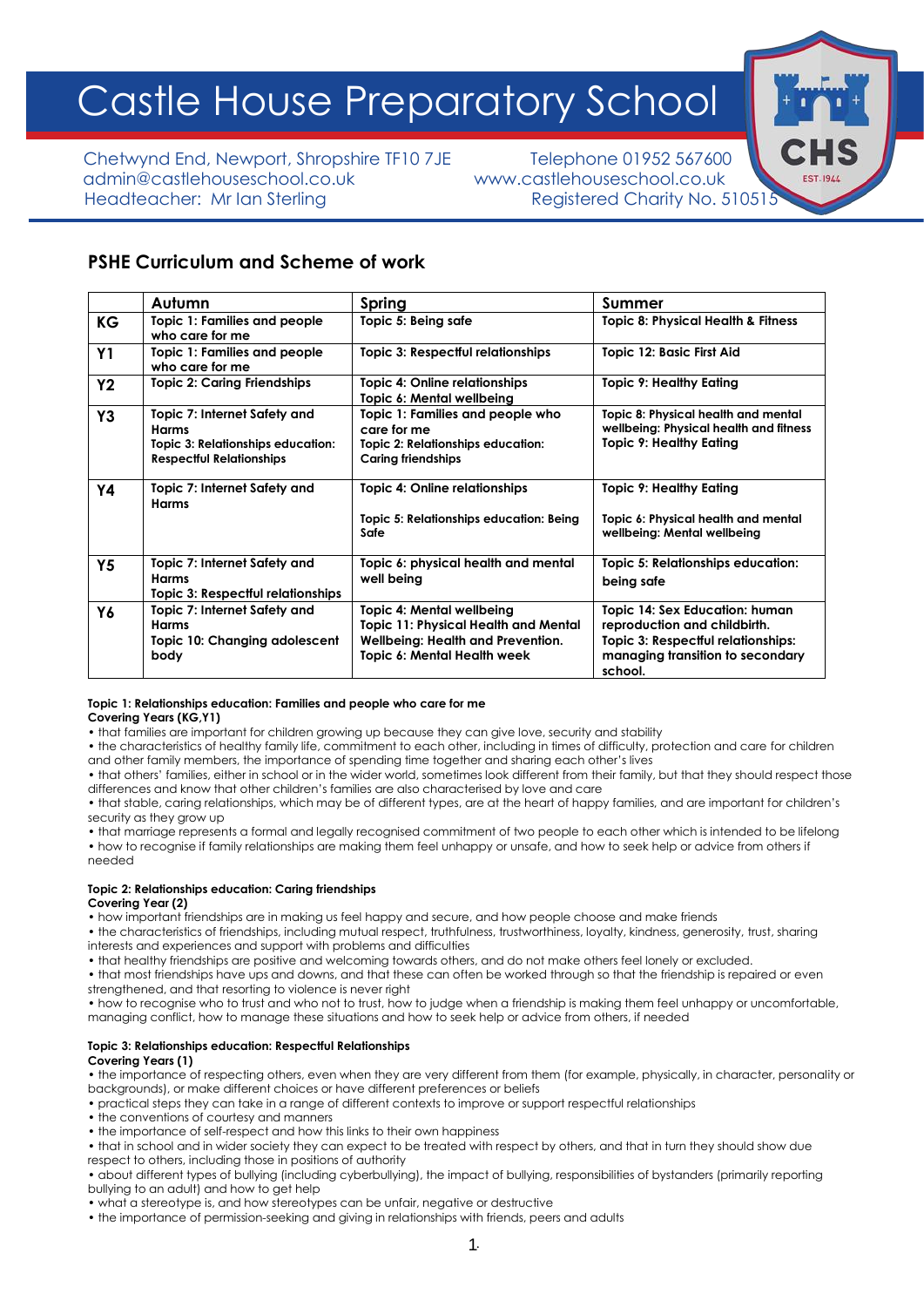#### **Topic 4: Relationships education: Online relationships Covering Years (2)**

• that people sometimes behave differently online, including by pretending to be someone they are not

• that the same principles apply to online relationships as to face-to-face relationships, including the importance of respect for others online including when we are anonymous

• the rules and principles for keeping safe online, how to recognise risks, harmful content and contact, and how to report them

• how to critically consider their online friendships and sources of information including awareness of the risks associated with people they have never met

• how information and data is shared and used online.

## **Topic 5: Relationships education: Being Safe**

**Covering Years** 

• what sorts of boundaries are appropriate in friendships with peers and others (including in a digital context)

• about the concept of privacy and the implications of it for both children and adults; including that it is not always right to keep secrets if they relate to being safe

• that each person's body belongs to them, and the differences between appropriate and inappropriate or unsafe physical, and other, contact

• how to respond safely and appropriately to adults they may encounter (in all contexts, including online) whom they do not know

• How to recognise and report feelings of being unsafe or feeling bad about any adult

• how to ask for advice or help for themselves or others, and to keep trying until they are heard,

• how to report concerns or abuse, and the vocabulary and confidence needed to do so

• where to get advice from e.g. family, school and/or other sources

## **Topic 6: Physical health and mental wellbeing: Mental wellbeing Covering Years (2)**

• that mental wellbeing is a normal part of daily life, in the same way as physical health

• that there is a normal range of emotions (e.g. happiness, sadness, anger, fear, surprise, nervousness) and scale of emotions that all humans experience in relation to different experiences and situations

• how to recognise and talk about their emotions, including having a varied vocabulary of words to use when talking about their own and others' feelings

• how to judge whether what they are feeling and how they are

• the benefits of physical exercise, time outdoors, community participation, voluntary and service-based activity on mental wellbeing and happiness

• simple self-care techniques, including the importance of rest, time spent with friends and family and the benefits of hobbies and interests

• isolation and loneliness can affect children and that it is very important for children to discuss their feelings with an adult and seek support

• that bullying (including cyberbullying) has a negative and often lasting impact on mental wellbeing

• where and how to seek support (including recognising the triggers for seeking support), including whom in school they should speak to if they are worried about their own or someone else's mental wellbeing or ability to control their emotions (including issues arising online)

• it is common for people to experience mental ill health. For many people who do, the problems can be resolved if the right support is made available, especially if accessed early enough

#### **Topic 7: Physical health and mental wellbeing: Internet Safety and Harms Covering Years**

• that for most people the internet is an integral part of life and has many benefits

• about the benefits of rationing time spent online, the risks of excessive time spent on electronic devices and the impact of positive and negative content online on their own and others' mental and physical wellbeing

• how to consider the effect of their online actions on others and know how to recognise and display respectful behaviour online and the importance of keeping personal information private

• why social media, some computer games and online gaming, for example, are age restricted

• that the internet can also be a negative place where online abuse, trolling, bullying and harassment can take place, which can have a negative impact on mental health

• how to be a discerning consumer of information, including that from search engines is ranked, selected and targeted

• where and how to report concerns and get support with issues online

# **Topic 8: Physical health and mental wellbeing: Physical health and fitness**

**Covering Years KG, 3**

• the characteristics and mental and physical benefits of an active lifestyle

• the importance of building regular exercise into daily and weekly routines and how to achieve this; for example walking or cycling to school, a daily active mile or other forms of regular, vigorous exercise

• the risks associated with an inactive lifestyle (including obesity)

• how and when to seek support including which adults to speak to in school if they are worried about their health

# **Topic 9: Physical health and mental wellbeing: Healthy Eating**

## **Covering Years 2, 3**

• what constitutes a healthy diet (including understanding calories, and other nutritional content)

• the principles of planning and preparing a range of healthy meals. • the characteristics of a poor diet and risks associated with unhealthy eating (including, for example, obesity and tooth decay) and

other behaviours (e.g. the impact of alcohol on diet or health)

# **Topic 10: Physical health and mental wellbeing: Drugs, alcohol and tobacco**

• The facts about legal and illegal substances and associated risks, including smoking, alcohol use and drug-taking

# **Topic 11: Physical health and mental wellbeing: Health and Prevention**

**Covering Years** 

• how to recognise early signs of physical illness, such as weight loss, or unexplained changes to the body

• about safe and unsafe exposure to the sun, and how to reduce the risk of sun damage, including skin cancer

• the importance of sufficient good quality sleep for good health and that a lack of sleep can affect weight, mood and ability to learn.

• about dental health and the benefits of good oral hygiene and dental flossing, including regular check-ups at the dentist

• about personal hygiene and germs including bacteria, viruses, how they are spread and treated, and the importance of

handwashing.

• The facts and science relating to immunisation and vaccination.